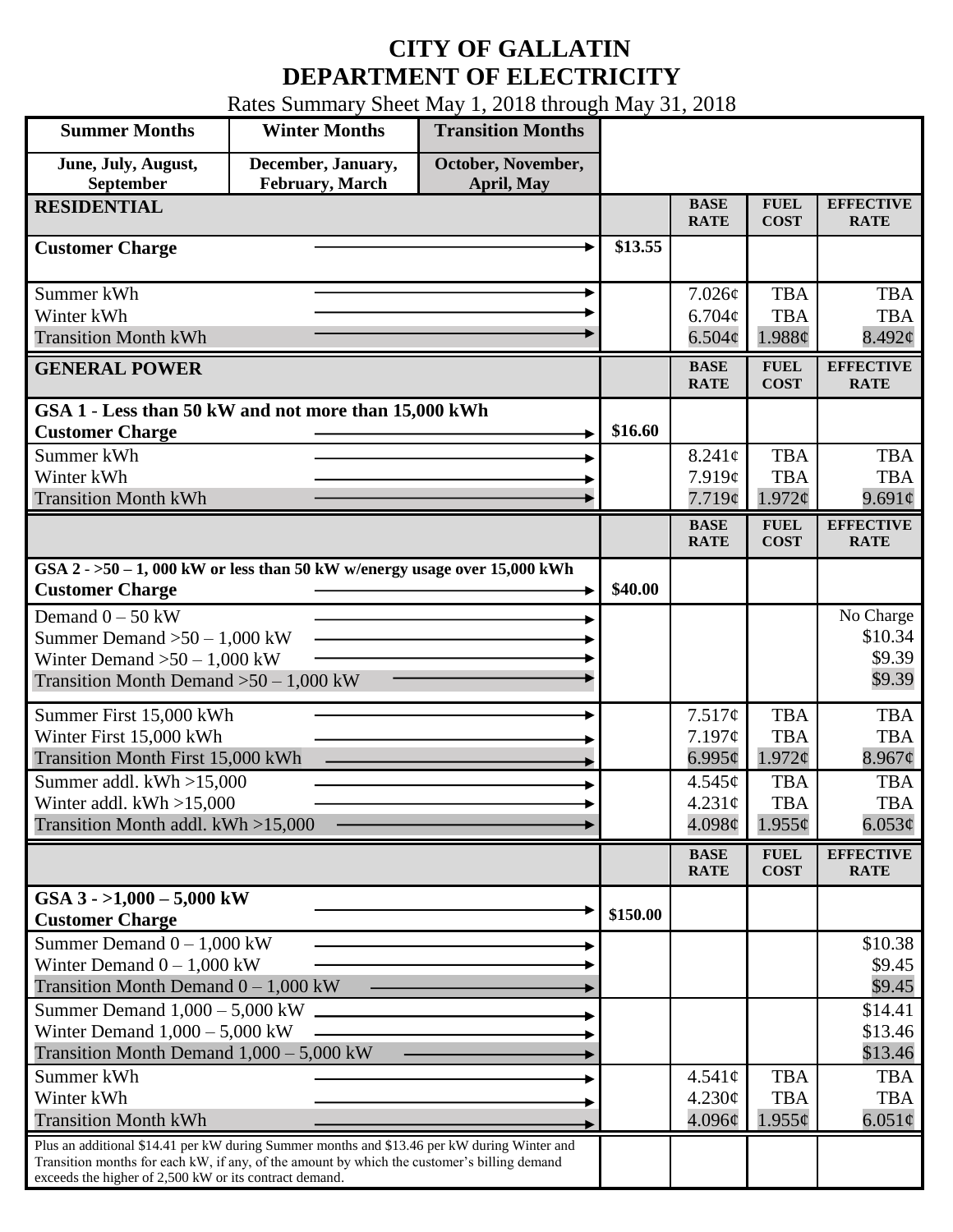| <b>Summer Months</b>                                                | <b>Winter Months</b>                             | <b>Transition Months</b> |         |                    |                          |                          |
|---------------------------------------------------------------------|--------------------------------------------------|--------------------------|---------|--------------------|--------------------------|--------------------------|
| June, July, August,                                                 | December, January,                               | October, November,       |         |                    |                          |                          |
| September                                                           | February, March                                  | April, May               |         | <b>BASE</b>        | <b>FUEL</b>              | <b>EFFECTIVE</b>         |
| <b>GENERAL POWER CONTINUE</b>                                       |                                                  |                          |         | <b>RATE</b>        | <b>COST</b>              | <b>RATE</b>              |
| GSB Demands from $5,001 - 15,000$ kW                                |                                                  |                          |         |                    |                          |                          |
| <b>Customer Charge</b>                                              |                                                  |                          | \$1,500 |                    |                          |                          |
| Onpeak Summer Demand 5,000 - 15,000 kW                              |                                                  |                          |         |                    |                          | \$10.61                  |
| Onpeak Winter Demand 5,000 - 15,000 kW                              |                                                  |                          |         |                    |                          | \$9.67                   |
|                                                                     | Onpeak Transition Month Demand 5,000 - 15,000 kW |                          |         |                    |                          | \$9.67                   |
| <b>Offpeak Excess of Contract Demand</b>                            |                                                  |                          |         |                    |                          |                          |
| Summer                                                              |                                                  |                          |         |                    |                          | \$10.61                  |
| Winter                                                              |                                                  |                          |         |                    |                          | \$9.67                   |
| <b>Transition</b>                                                   |                                                  |                          |         |                    |                          | \$9.67                   |
| Max Demand                                                          |                                                  |                          |         |                    |                          | \$5.09                   |
| <b>Onpeak Summer kWh</b>                                            |                                                  |                          |         | 7.501¢             | <b>TBA</b>               | <b>TBA</b>               |
| <b>Onpeak Winter kWh</b>                                            |                                                  |                          |         | 6.390¢             | <b>TBA</b>               | <b>TBA</b>               |
| <b>Onpeak Transition Month kWh</b>                                  |                                                  |                          |         | 5.036¢             | $1.821\phi$              | $6.857\phi$              |
| Offpeak Summer kWh First 200 HUD                                    |                                                  |                          |         | 5.066¢             | <b>TBA</b>               | <b>TBA</b>               |
| Offpeak Summer kWh Next 200 HUD                                     |                                                  |                          |         | 0.542¢             | <b>TBA</b>               | <b>TBA</b>               |
| <b>Additional HUD</b>                                               |                                                  |                          |         | $0.208\mathcal{C}$ | <b>TBA</b>               | <b>TBA</b><br><b>TBA</b> |
| Offpeak Winter kWh First 200 HUD<br>Offpeak Winter kWh Next 200 HUD |                                                  |                          |         | 5.282¢<br>0.542¢   | <b>TBA</b><br><b>TBA</b> | <b>TBA</b>               |
| <b>Additional HUD</b>                                               |                                                  |                          |         | 0.208¢             | <b>TBA</b>               | <b>TBA</b>               |
| Offpeak Transition kWh First 200 HUD                                |                                                  |                          |         | 5.036¢             | $1.821\phi$              | 6.857¢                   |
| Offpeak Transition kWh Next 200 HUD                                 |                                                  |                          |         | $0.542\epsilon$    | $1.821\phi$              | 2.363¢                   |
| <b>Additional HUD</b>                                               |                                                  |                          |         | 0.208c             | $1.821\phi$              | 2.029¢                   |
|                                                                     |                                                  |                          |         | <b>BASE</b>        | <b>FUEL</b>              | <b>EFFECTIVE</b>         |
|                                                                     |                                                  |                          |         | <b>RATE</b>        | <b>COST</b>              | <b>RATE</b>              |
| MSB Demands greater than 5,000 kW                                   |                                                  |                          |         |                    |                          |                          |
| <b>Customer Charge</b>                                              |                                                  |                          | \$1,500 |                    |                          |                          |
| Onpeak Summer Demand > 5,000                                        |                                                  |                          |         |                    |                          | \$9.97                   |
| Onpeak Winter Demand > 5,000                                        |                                                  |                          |         |                    |                          | \$9.04                   |
| Onpeak Transition Month Demand > 5,000                              |                                                  |                          |         |                    |                          | \$9.04                   |
| Max Demand                                                          |                                                  |                          |         |                    |                          | \$2.18                   |
| <b>Offpeak Excess of Contract Demand</b>                            |                                                  |                          |         |                    |                          |                          |
| Summer                                                              |                                                  |                          |         |                    |                          | \$9.97                   |
| Winter<br>Transition                                                |                                                  |                          |         |                    |                          | \$9.04                   |
|                                                                     |                                                  |                          |         | 5.618¢             | <b>TBA</b>               | \$9.04<br><b>TBA</b>     |
| <b>Onpeak Summer kWh</b><br><b>Onpeak Winter kWh</b>                |                                                  |                          |         | 4.508¢             | <b>TBA</b>               | <b>TBA</b>               |
| <b>Onpeak Transition Month kWh</b>                                  |                                                  |                          |         | 3.487¢             | $1.821\phi$              | 5.308¢                   |
| Offpeak Summer kWh First 200 HUD                                    |                                                  |                          |         | 3.184¢             | <b>TBA</b>               | <b>TBA</b>               |
| Offpeak Summer kWh Next 200 HUD                                     |                                                  |                          |         | $0.292\mathcal{C}$ | <b>TBA</b>               | <b>TBA</b>               |
| <b>Additional HUD</b>                                               |                                                  |                          |         | $0.044\phi$        | <b>TBA</b>               | <b>TBA</b>               |
| Offpeak Winter kWh First 200 HUD                                    |                                                  |                          |         | 3.403¢             | <b>TBA</b>               | <b>TBA</b>               |
| Offpeak Winter kWh Next 200 HUD                                     |                                                  |                          |         | $0.292\mathcal{C}$ | <b>TBA</b>               | <b>TBA</b>               |
| <b>Additional HUD</b>                                               |                                                  |                          |         | $0.044\phi$        | <b>TBA</b>               | <b>TBA</b>               |
| Offpeak Transition kWh First 200 HUD                                |                                                  |                          |         | 3.487¢             | $1.821\phi$              | 5.308¢                   |
| Offpeak Transition kWh Next 200 HUD                                 |                                                  |                          |         | $0.292\ell$        | $1.821\phi$              | 2.113¢                   |
| <b>Additional HUD</b>                                               |                                                  |                          |         | $0.044\phi$        | $1.821\phi$              | $1.865\phi$              |

## **Page 2 - Rates Summary Sheet May 1, 2018 through May 31, 2018**